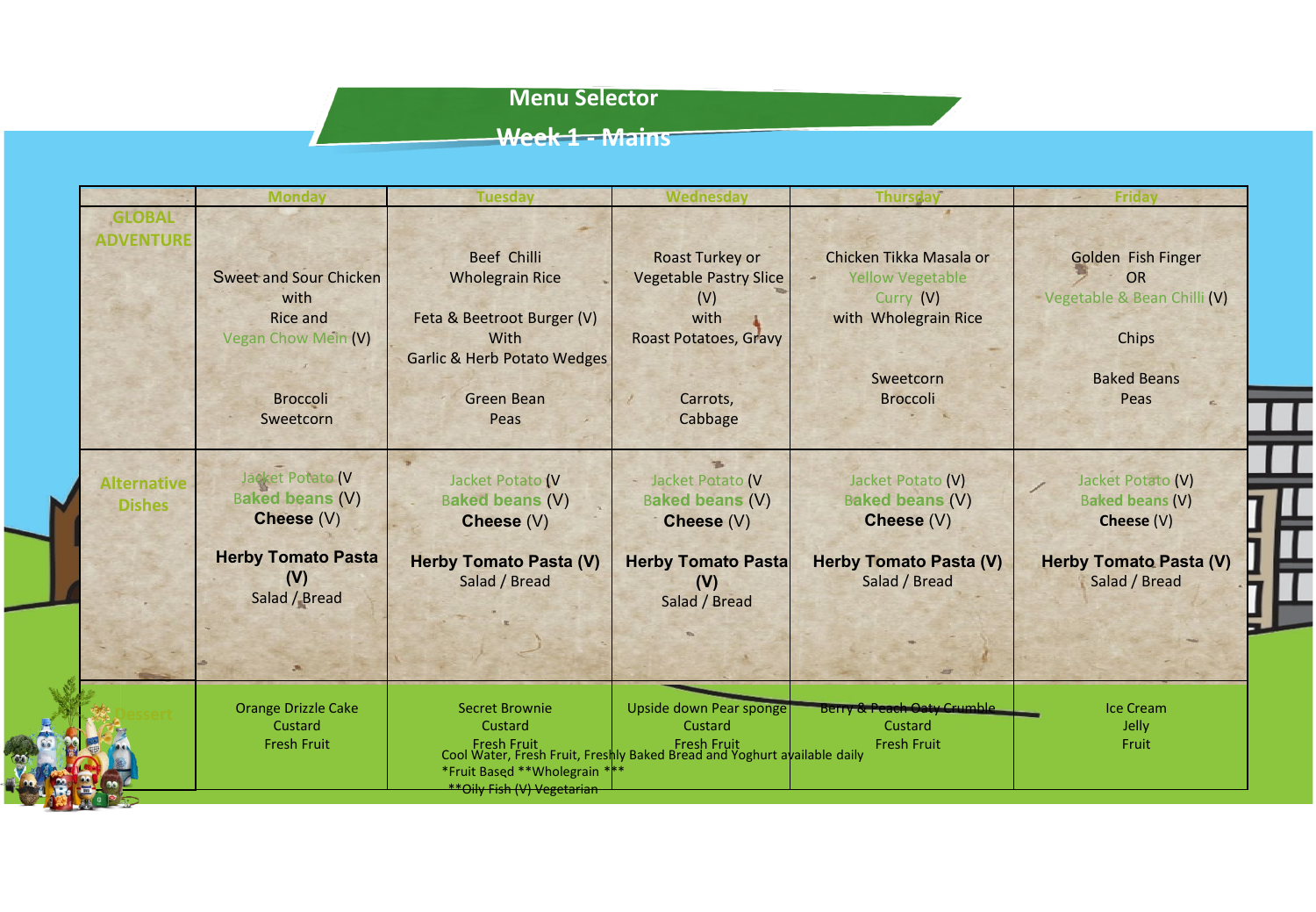# **Menu Selector**

# **Week 2 - Mains**

|                                   | <b>Monday</b>                    | <b>Tuesday</b>                                               | <b>Wednesday</b>                                                         | <b>Thursday</b>                                | Friday                                         |
|-----------------------------------|----------------------------------|--------------------------------------------------------------|--------------------------------------------------------------------------|------------------------------------------------|------------------------------------------------|
| <b>GLOBAL</b><br><b>ADVENTURE</b> |                                  |                                                              |                                                                          |                                                |                                                |
|                                   | <b>Topped Mac N Cheese</b>       | Beef Lasagne or                                              | Lemon Roasted Chicken                                                    | Chicken Korma                                  | Golden Fish Finger                             |
|                                   | <b>Cajun Pulled Pork</b>         | Red Lentil Dhai (V)                                          | <b>or</b>                                                                | <b>Wholegrain Rice</b>                         | <b>OR</b>                                      |
|                                   | or                               | served with Garlic & Herb                                    | Sweet Potato &                                                           | Or                                             | Crunchy Pepper & Humus Wrap                    |
|                                   | Crispy Cauliflower (V) )         | <b>Bread &amp; Coleslaw</b>                                  | Chickpea Roast (V)                                                       | Jerk Vegetable Burrito (V)                     | (V)                                            |
|                                   |                                  |                                                              | with Roast Potatoes,                                                     | with                                           |                                                |
|                                   |                                  |                                                              | Gravy                                                                    | <b>Fajita Wedges and Corn Slaw</b>             | Chips                                          |
|                                   | Sweetcorn                        | Peas                                                         |                                                                          |                                                |                                                |
|                                   | Carrot                           | <b>Broccoli</b>                                              | Carrots,                                                                 | <b>Green Beans</b>                             | <b>Baked Beans</b>                             |
|                                   |                                  |                                                              | Cabbage                                                                  | Sweetcorn                                      | Peas                                           |
|                                   |                                  |                                                              |                                                                          |                                                |                                                |
| <b>Alternative</b>                | Jacket Potato (V                 | Jacket Potato (V                                             | Jacket Potato (V                                                         | Jacket Potato (V                               | Jacket Potato (V                               |
| <b>Dishes</b>                     | <b>Baked beans (V)</b>           | Baked beans (V)                                              | Baked beans (V)                                                          | Baked beans (V)                                | Baked beans (V)                                |
|                                   | Cheese (V)                       | Cheese (V)                                                   | Cheese (V)                                                               | Cheese (V)                                     | Cheese (V)                                     |
|                                   | <b>Herby Tomato Pasta</b><br>(V) | <b>Herby Tomato Pasta (V)</b><br>Salad / Bread               | <b>Herby Tomato Pasta</b><br>(V)                                         | <b>Herby Tomato Pasta (V)</b><br>Salad / Bread | <b>Herby Tomato Pasta (V)</b><br>Salad / Bread |
|                                   | Salad / Bread                    |                                                              | Salad / Bread                                                            |                                                |                                                |
|                                   |                                  |                                                              |                                                                          |                                                |                                                |
|                                   |                                  |                                                              |                                                                          |                                                |                                                |
|                                   | Flapjack                         | Lemon Cake                                                   | <b>Raspberry Yogurt cake</b>                                             | <b>Fruity Chocolate Brownie</b>                | Ice Cream                                      |
|                                   | Custard                          | Custard                                                      | Custard                                                                  | Custard                                        | Jelly                                          |
|                                   | <b>Fresh Fruit</b>               | <b>Fresh Fruit</b>                                           | <b>Fresh Fruit</b>                                                       | <b>Fresh Fruit</b>                             | Fruit                                          |
|                                   |                                  | *Fruit Based ** Wholegrain ***<br>**Oily Fish (V) Vegetarian | Cool Water, Fresh Fruit, Freshly Baked Bread and Yoghurt available daily |                                                |                                                |
|                                   |                                  |                                                              |                                                                          |                                                |                                                |